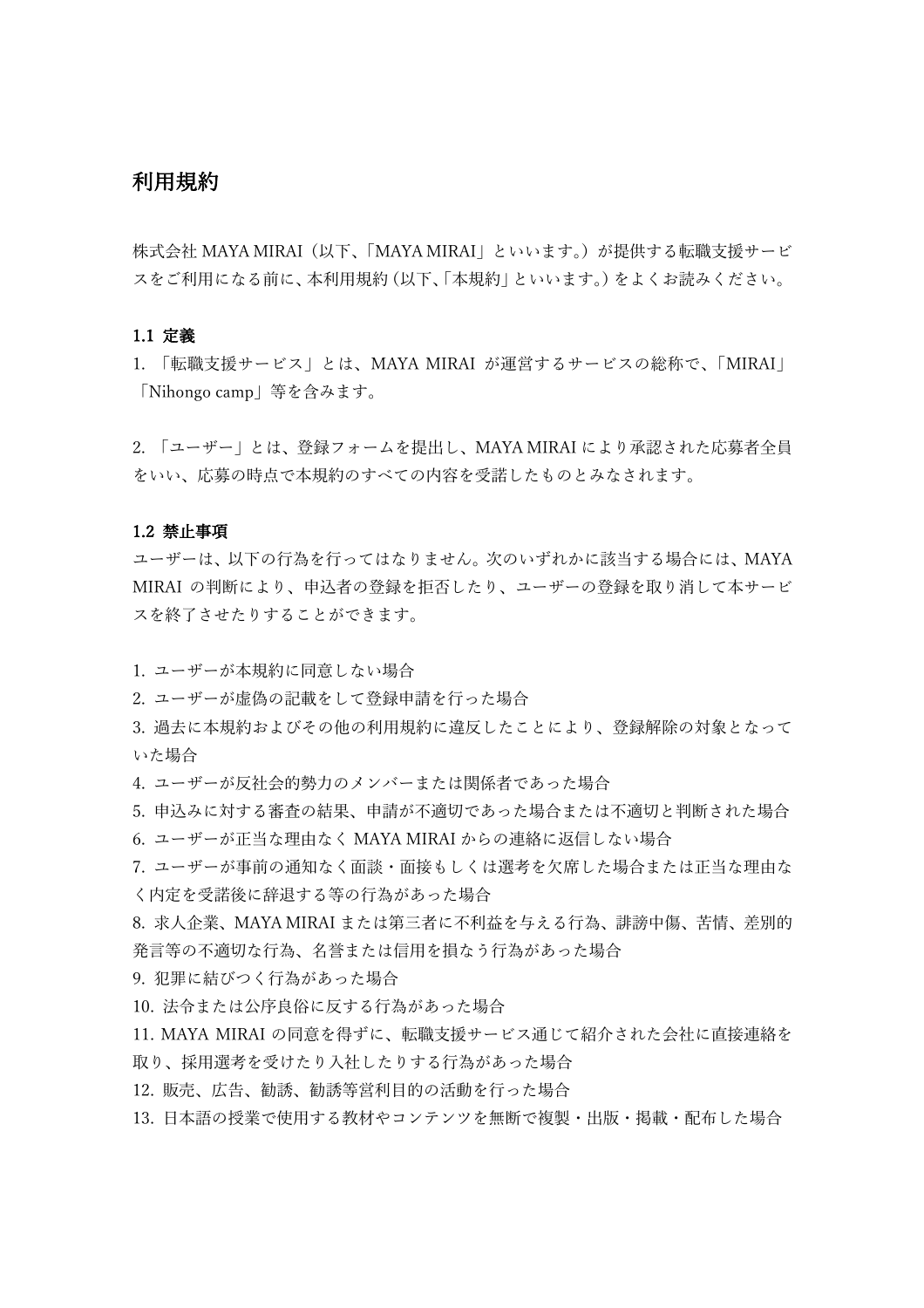### 1.3 ユーザーの責任

1. ユーザーは、自己の責任に基づいて転職支援サービスを利用するものとし、また、MAYA MIRAI は、本サービスを利用してユーザーが行った行為およびその結果について一切責任 を負いません。

2. ユーザーは、不備や相違が生じないよう、転職支援サービスに個人情報を登録するもの とします。登録情報の不備または相違により生じた事項については、一切の責任を負いませ  $\lambda$ 

### 1.4 個⼈情報

MAYA MIRAI は、別途定める「プライバシーポリシー」に従い、ユーザーの個⼈情報を適 切に取得・利⽤・提供・管理いたします。

#### 1.5 ユーザー環境

ユーザーは、本サービスの利用に必要なパソコン、その他の通信機器および通信方法を、自 己の責任と費用で適切に保守するものとします。ユーザーは、利用環境に応じて、不正アク セスや情報漏洩の防⽌等のセキュリティ対策を講じるものとします。MAYA MIRAI は、お ユーザーの利用環境に一切関与しません。

#### 1.6 サービスおよび規約の変更

1. MAYA MIRAI は、ユーザーへの事前の通知なく、理由の如何を問わず、転職支援サービ スの機能の全部または一部を変更、休止または終了することがあります。

2. MAYA MIRAI は、一定の予告期間を設けてユーザーに通知のうえ、長期的に転職支援サ ービスの提供を中断または終了することがあります。ただし、やむを得ない事情がある場合 には、予告を⾏わない場合があります。

3. MAYA MIRAI は、ユーザーの事前の承認なしに、いつでも本規約を変更することができ ます。本規約の変更は、転職支援サービスに関するウェブサイトに掲載された時点から有効 となります。また、ユーザーは、本規約の変更後、転職支援サービスを利用することにより、 本規約の変更を承諾したものとみなします。

### 1.7 免責事項

MAYA MIRAI に故意・過失がない限り、以下の事項について MAYA MIRAI は免責されま す。

1. 転職⽀援サービスは、ユーザーの就職や転職を保証するものではありません。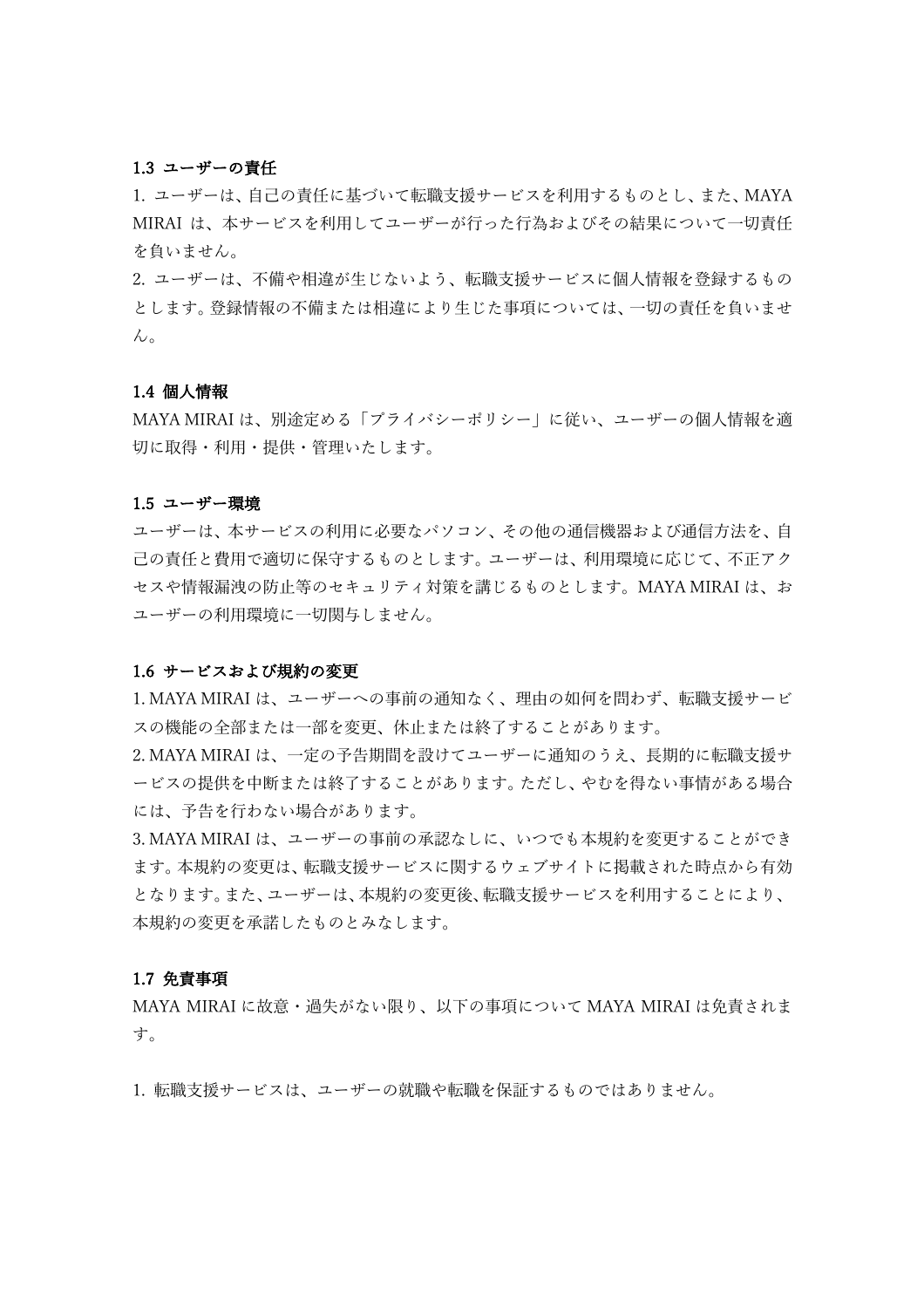2. 転職支援サービスを通じて提供される求人情報は、第三者の責任において提供されるも のであり、その適法性、道徳性、信頼性、正確性および有用性を保証するものではありませ ん。

3. ユーザーと第三者との間に紛争が生じた場合には、ユーザーの責任と費用で当該第三者 と協議し、解決を図ること。

4. ユーザーは、自己の責任に基づいて求人企業と雇用契約を締結するものとする。

5. 天災、ネットワーク障害、ウイルス、その他不可抗力により損害が発生した場合。

6. MAYA MIRAI に起因する損害が⽣じた場合、MAYA MIRAI は、直接かつ実質的に⽣じ た損害についてのみ責任を負います。

### 1.8 損害賠償

ユーザーが本規約に違反し、MAYA MIRAI または第三者に損害を与えた場合、当該ユーザ ーは、直接または間接を問わず、MAYA MIRAI または第三者に対して損害を賠償する責任 を負うものとします。

#### 1.9 反社会的勢力の排除

1. ユーザーは、暴力団またはその関係団体、その他の反社会的団体または反社会集団でな いこと。

2. ユーザーは、反社会的勢力を利用しないことおよびこれに準ずる行為をしないこと。

3. いかなる反社会的勢力に対しても、資金や施設の提供、便宜の供与を行わないこと。

4. ユーザーは、反社会的勢力を利用して、名誉毀損、業務妨害、不当要求等を行わないこ と。

### 1.10 準拠法および管轄裁判所

本規約は日本法に準拠し、日本法に従って解釈されるものとします。本規約に関して生じる 一切の紛争については、東京地方裁判所または東京簡易裁判所を第一審の専属的合意管轄 裁判所とします。

制定: 2021年10月8日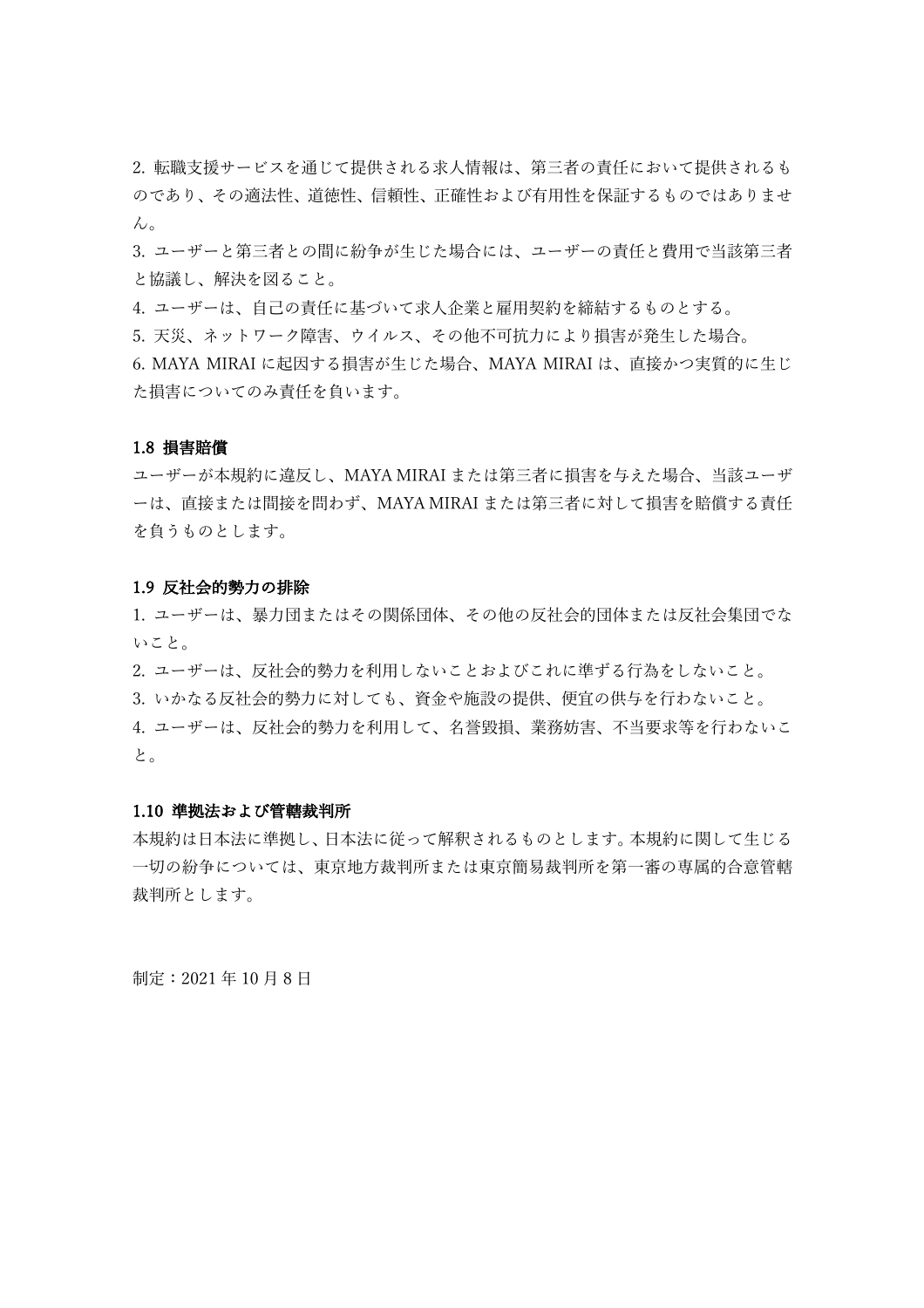# プライバシーポリシー

### 個人情報保護方針

株式会社 MAYA MIRAI(以下、「当社」といいます。)は、転職支援サービスおよび外国人 向けの日本語教育を行っています。

当社は、事業に使用するすべての個人情報を適正に取り扱うため、行動規範として「個人情 報保護⽅針」を定め、全従業員に遵守させます。

1. 当社は、事業の内容および規模を考慮した適切な方法で個人情報を取得、利用および提 供します。これには、特定の利用目的に必要な範囲を超えて個人情報を取り扱わないこと、 その制限を確実に⾏うための措置を講ずることを含みます。

2.当社は、個人情報の取扱いの全部または一部を第三者に委託する場合には、委託された 個⼈情報の安全管理が図られるよう、当該第三者に対する必要かつ適切な監督を⾏います。 3. 当社は、当該個⼈の同意を得ることなく、または法令により必要とされる場合を除き、 個⼈情報を第三者に提供することはいたしません。

4. 当社は、個人情報の漏洩、紛失または毀損の防止および是正のための措置を講じます。 5. 当社は、個⼈情報の取扱いに関する苦情・相談に適切かつ迅速に対応するよう努めます。 当社は、当社が保有する開示対象個人情報の開示等(利用目的の通知、開示、訂正、追加ま たは削除、利用または提供の停止)の求めに応じます。開示に関する手続きにつきましては、 下記「個⼈情報苦情相談窓⼝」までお問い合わせください。

6. 当社は、個人情報保護の管理体制を継続的に改善してまいります。

### 当社による個⼈情報の取扱い

当社が取得した個人情報の利用目的

ユーザーから提供された個⼈情報および本サービスの過程で当社が取得した個⼈情報は、 以下の目的で利用されます。

i. 当社に関するサービスおよび企業への紹介のため

ii. 当社の業務およびこれに関連する業務(問い合わせへの対応等)の運営および管理

iii. 当社のサービス向上に必要な情報の分析・評価

iv. 個人を特定しない形式の統計データの作成と利用

v. その他職業紹介に関する業務への従事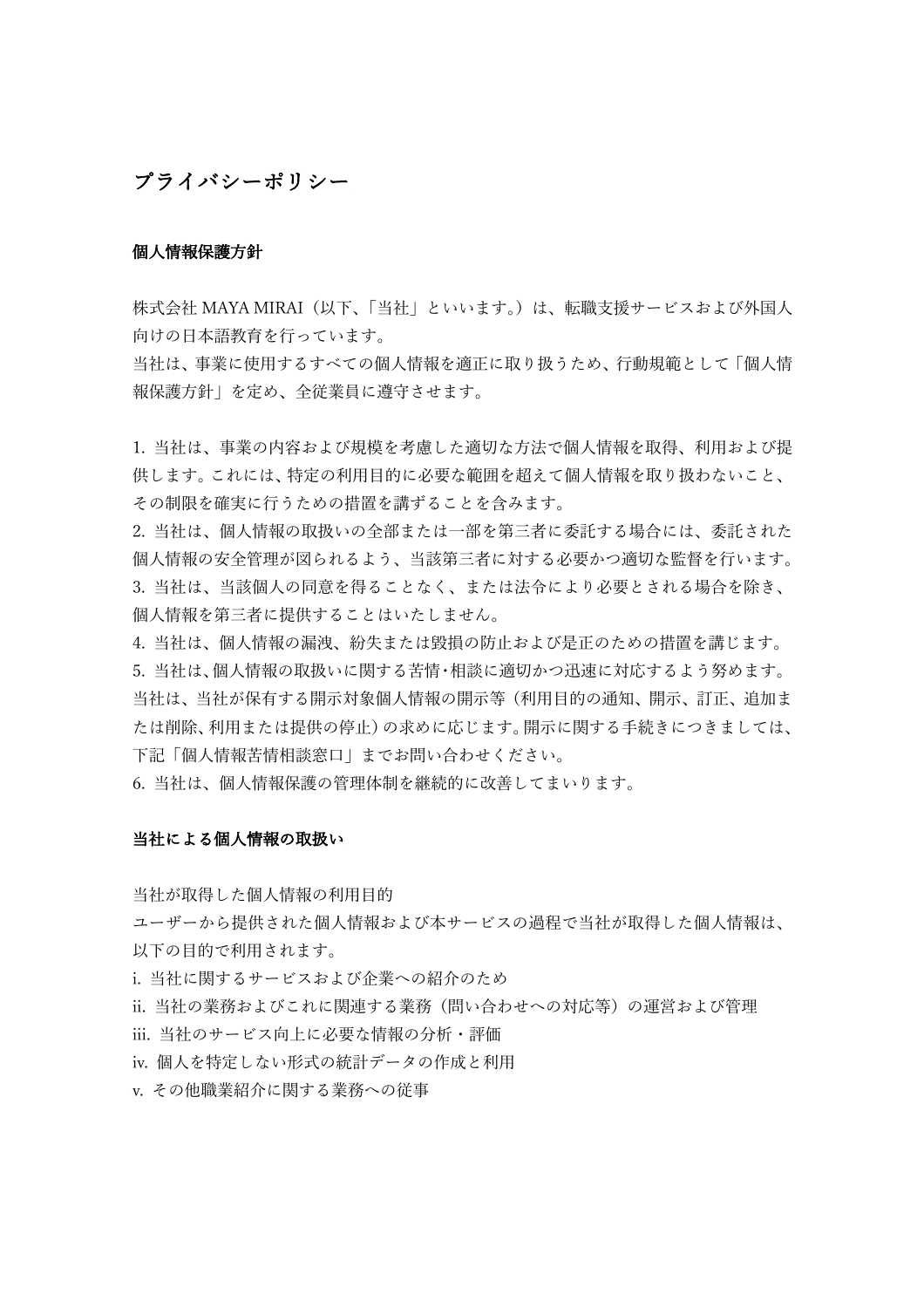受領した個人情報の利用目的

顧客から業務上提供された個人情報は、以下の目的で利用されます。 i. 委託先企業から委託を受けた募集業務に適切に従事すること

個人情報の共同利用

当社のサービスに関連する採⽤企業に提供される個⼈情報は、応募後の採⽤活動の選考過 程における連絡を⽬的として、各社で管理されます。当社が管理する個⼈情報の取扱いにつ いては、各社に直接お問い合わせください。事業主等個⼈情報の提供を受ける者は、当社の サービスを利用して取得した個人情報を、採用活動以外の目的に利用することを禁止され ています。

保有する個⼈データに不随する情報

(1) 保有する個人情報の利用目的

i. 申し込みフォームに登録されている個⼈情報

転職サービスの提供およびその他当社が提供する様々なサービスを適切に行うこと

ii. 照会者の個⼈情報

問い合わせに対応し、適切に管理すること

(2) 第三者への提供

登録した個⼈情報は、当該個⼈情報を提供する本⼈(情報の対象者)の同意なく第三者に提 供されることはありません。当社は、サービスの性質上、採⽤会社およびグループ会社に個 ⼈情報を提供する場合があります。ただし、次に掲げる場合には、法令に違反しない範囲内 で、ユーザーの同意を得ることなく登録情報を開⽰することができます。

i. 法律により開示が求められている場合

ii. ⼈の⽣命、⾝体または財産の保護のために必要がある場合であって、本⼈の同意を得る ことが困難なとき

iii. 公衆衛⽣の向上または未成年者の健全な育成のために特に必要がある場合において、本 ⼈の同意を得ることが困難なとき

iv. 国の機関もしくは地⽅公共団体またはこれらの委託を受けた者もしくは団体が法令の定 める事務を遂⾏することに対し協⼒する必要がある場合において、本⼈の同意を得ること により当該事務の遂行に支障を及ぼすおそれがあるとき

(3) 請負業者の監督

当社は、個⼈情報の取扱いの全部または⼀部を委託することがあります。委託先に対しては、 委託先の個⼈情報の安全管理が図られるよう適切な監督を⾏います。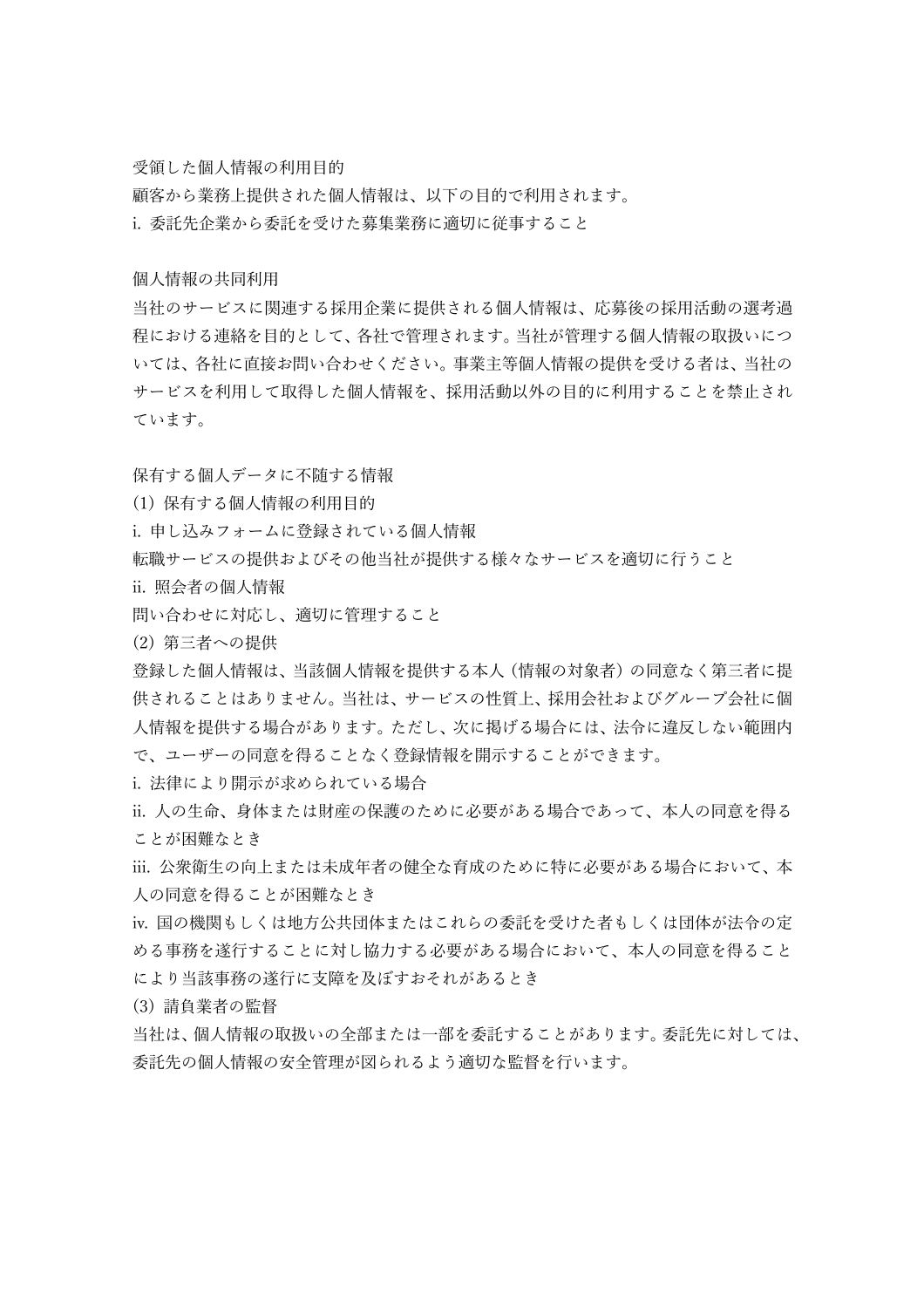(4) 開示請求窓口

「開⽰の対象となる個⼈情報」のすべての利⽤⽅法、「開⽰請求」の⼿続きおよびその他の 「開示対象の個人情報に関する事項」については、下記(7)の「個人情報苦情相談窓口」ま でお問い合わせください。早急に対応させていただきます。

(5) 任意の事項

当社への個⼈情報の提供は任意です。必須項⽬が⼊⼒されていない場合、当社のサービスの 一部が利用できないことがあります。

(6) 本⼈を特定できない⽅法による個⼈情報の取得

i. 当社は、求職者が特定されないような方法でプロフィール情報を用いて数値や統計デー タ等を作成し、そのデータを無制限に利⽤することがあります(企業の採⽤や市場調査に対 する提案を含みますが、これに限定されません)。

ii. 当社は、Cookie や JavaScript などの技術を利用して、行動履歴(アクセスした URL、コ ンテンツ、参照順序)を取得することがあります。

iii. 前項の情報のうち、本⼈が特定されないものについては、当社は、これを制限すること なく利用することができます。

(7) 個人情報苦情相談窓口

〒163-0244 東京都新宿区⻄新宿 2-6-1 新宿住友ビル 44F

- 株式会社 MAYA MIRAI

- 最⾼個⼈情報保護責任者

-  $\lambda - \nu$ : info@mayamirai.jp

- 受付時間:⽉〜⾦ 10:00〜18:00 ※⼟⽇祝⽇、年末年始、ゴールデンウィークは翌営業 ⽇以降の対応となります。

(8) 免責事項

当社は、以下の場合には、第三者による個⼈情報の取得について⼀切の責任を負いません。 i. ユーザーが本サービスの機能その他の方法により特定の会社に個人情報を開示したとき ii. ⼈物特定情報以外の登録内容によって、思いがけず⼈物が特定されたとき

### プライバシーポリシーの変更

当社は、法令その他の規則の変更に対応するため、本プライバシーポリシーを⾃由に変更す る権利を有します。

制定: 2021年10月8日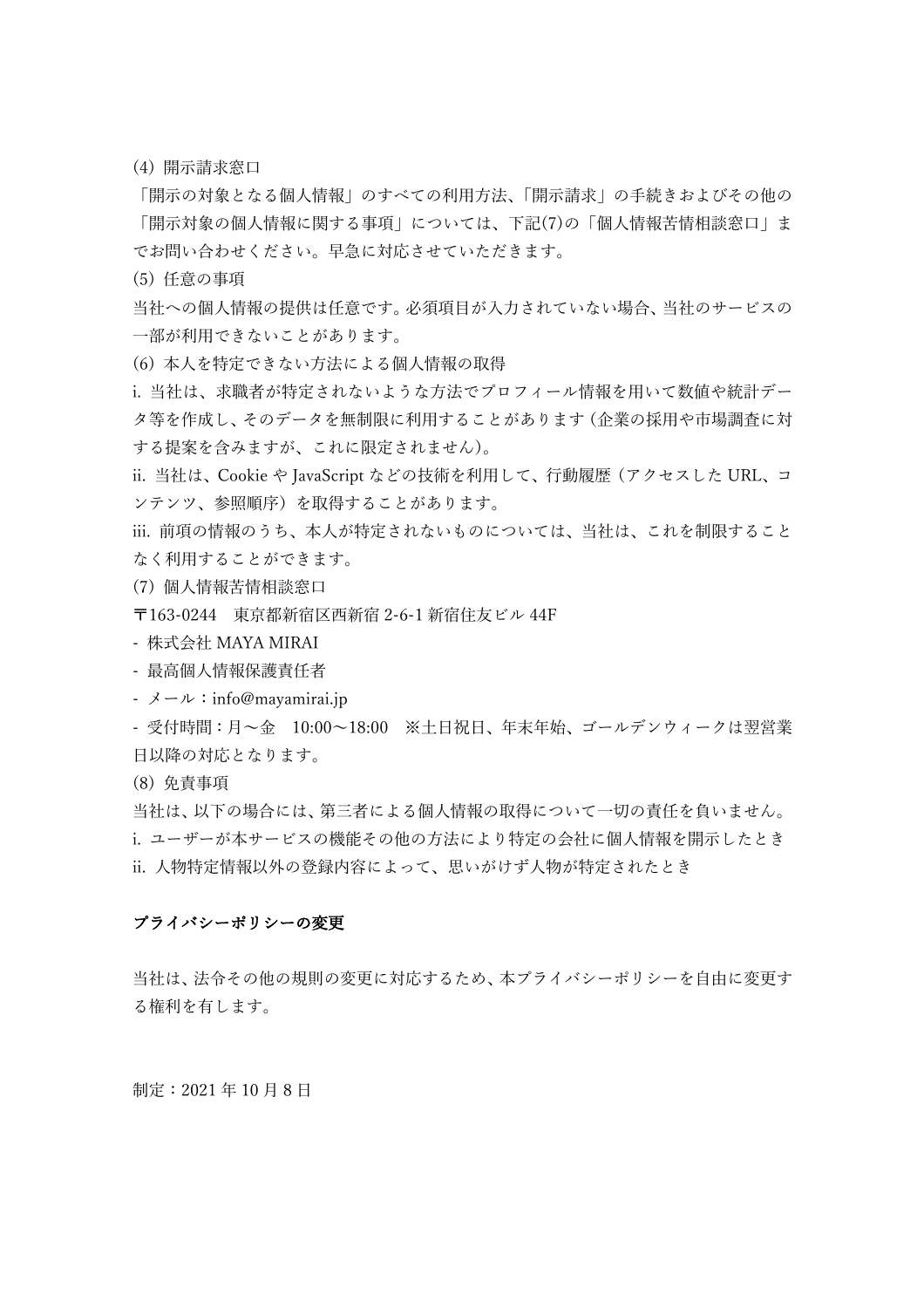# Terms of Use

Please read these Terms of Use (hereinafter referred to as "Terms") carefully before using the Career Change Service offered by MAYA MIRAI Co., Ltd. (hereinafter referred to as "MAYA MIRAI").

# 1.1 Definitions

1. "Career Change Service" means a generic term for services operated by MAYA MIRAI, including "MIRAI" and "Nihongo Camp".

2. "User(s)" means all (individual) job applicants who have submitted application forms and are accepted by MAYA MIRAI. The User(s) shall be deemed to have accepted all the contents of these Terms at the time of application.

# 1.2 Prohibition

The User shall not do any of the following. In the event of any of the following, MAYA MIRAI may, at its discretion, refuse the registration of the applicants or cancel the registration of the User and terminate the Service.

1. If the User does not agree to these Terms;

2. If the User makes an application for registration with false information;

3. If the User has been subject to termination of registration for having violated these Terms or any other terms of use in the past;

4. If the User is a member or affiliate of an Anti-social Force;

5. If MAYA MIRAI determines that, as a result of the examination conducted in response to the application, the application is inappropriate or otherwise it is determined to be inappropriate;

6. If the User does not reply to contact from MAYA MIRAI without any justifiable reason

7. If the User absents from an interview or screening without prior notice, or refuse of employment offer after acceptance without any justifiable reason;

8. If there is an act that causes disadvantage to the recruiting company, MAYA MIRAI, or a third party, an inappropriate act such as slander, defamation, complaint, or discriminatory remarks, or an act that damages reputation or reputation;

9. If there is an action leading to a crime;

10. If there is an action that violates laws and regulations or public order and morals;

11. If the User contact a company that User is introduced to through Career Change Service directly without the consent of MAYA MIRAI, and User takes the screening or join a company; 12. If the User conducts activities for profit-making purposes such as sales, advertising, solicitation, etc.; or

13. If the User reproduces, publishes, posts and distributes materials and content used in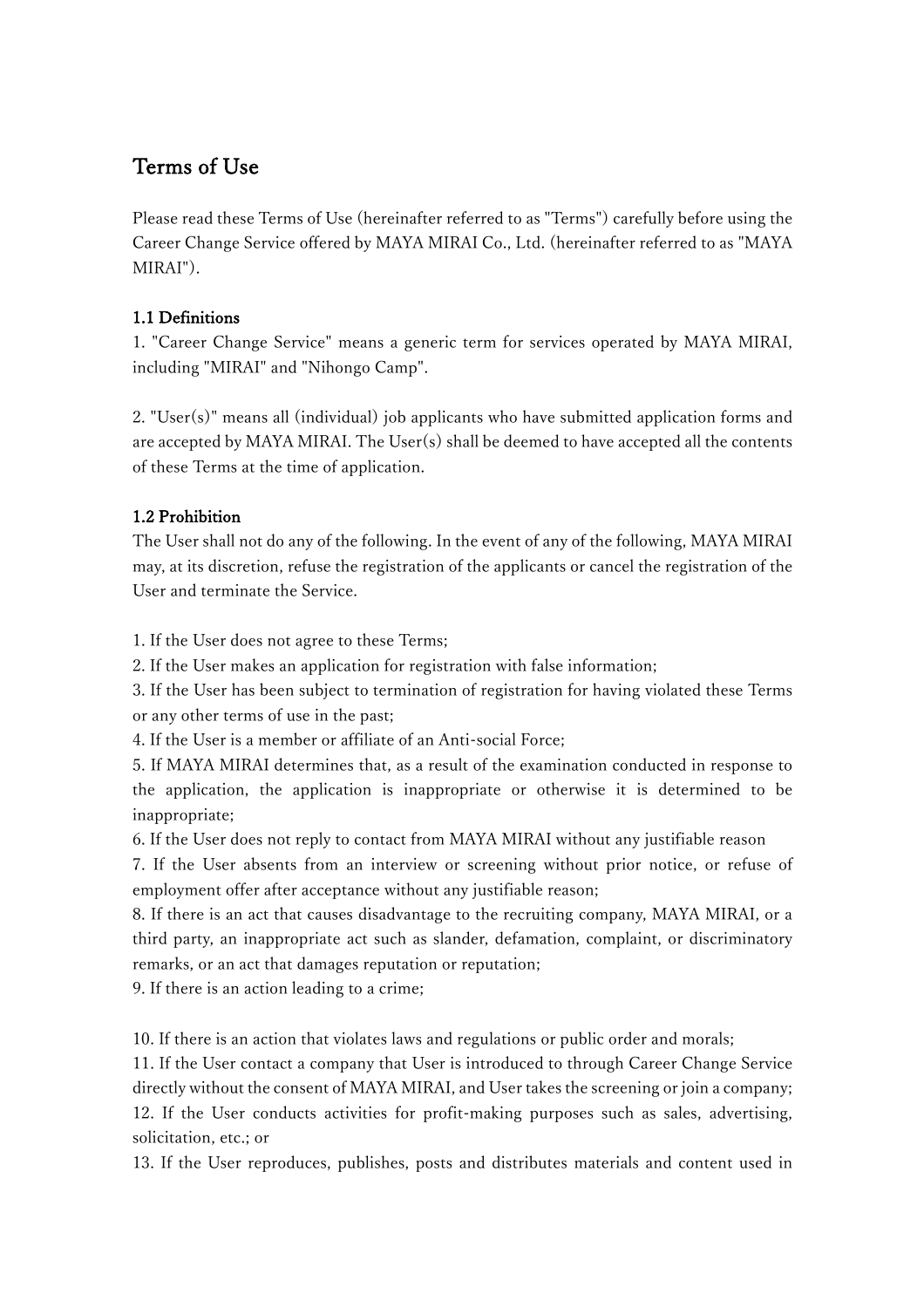Japanese classes without permission.

## 1.3 Responsibility of the User

1. The User shall use Career Change Service on his/her responsibility, and MAYA MIRAI shall not be responsible for any acts performed using the services and the results thereof. 2. The User shall register his/her information to ensure that there are no imperfections or discrepancies in Career Change Service. MAYA MIRAI shall not be liable for any matters arising from any imperfection or discrepancy in the registration information.

# 1.4 Personal Information

MAYA MIRAI will appropriately acquire, use, provide and manage the personal information of the User following the "Privacy Policy" which is separately stipulated.

## 1.5 Users' Environment

Users shall, at their responsibility and expense, appropriately maintain personal computers, other communication equipment and communication methods necessary for using these services. Users shall, subject to their usage environment, take security measures, such as the prevention of unauthorized access and information leaks. MAYA MIRAI shall not be involved or responsible in any way for the User's usage environment.

# 1.6 Change in Service and Terms

1. MAYA MIRAI may change, suspend or terminate all or part of the functionality of Career Change Service for any reason without prior notice to the User.

2. MAYA MIRAI may suspend or terminate the offering of Career Change Service for a long period by notifying the Users at a certain advance notice period. However, if there are unavoidable circumstances, we may not give advance notice.

3. MAYA MIRAI may change these Terms at any time without the prior approval of the Users. Changes to these Terms shall take effect from the time of publication on the website related to Career Change Service. In addition, the Users shall be deemed to have accepted the amendment to these Terms by using Career Change Service after the amendment to these Terms.

# 1.7 Disclaimer

As long as MAYA MIRAI is not intentionally or negligently, MAYA MIRAI will not be liable for the following matters.

1. Career Change Service does not guarantee the employment or career change of Users.

2. Job information provided through Career Change Service is provided at the responsibility of a third party, and MAYA MIRAI cannot guarantee the legality, morality, reliability, accuracy or availability of such information.

3. In the event of a dispute between the User and a third party, consult and resolve the dispute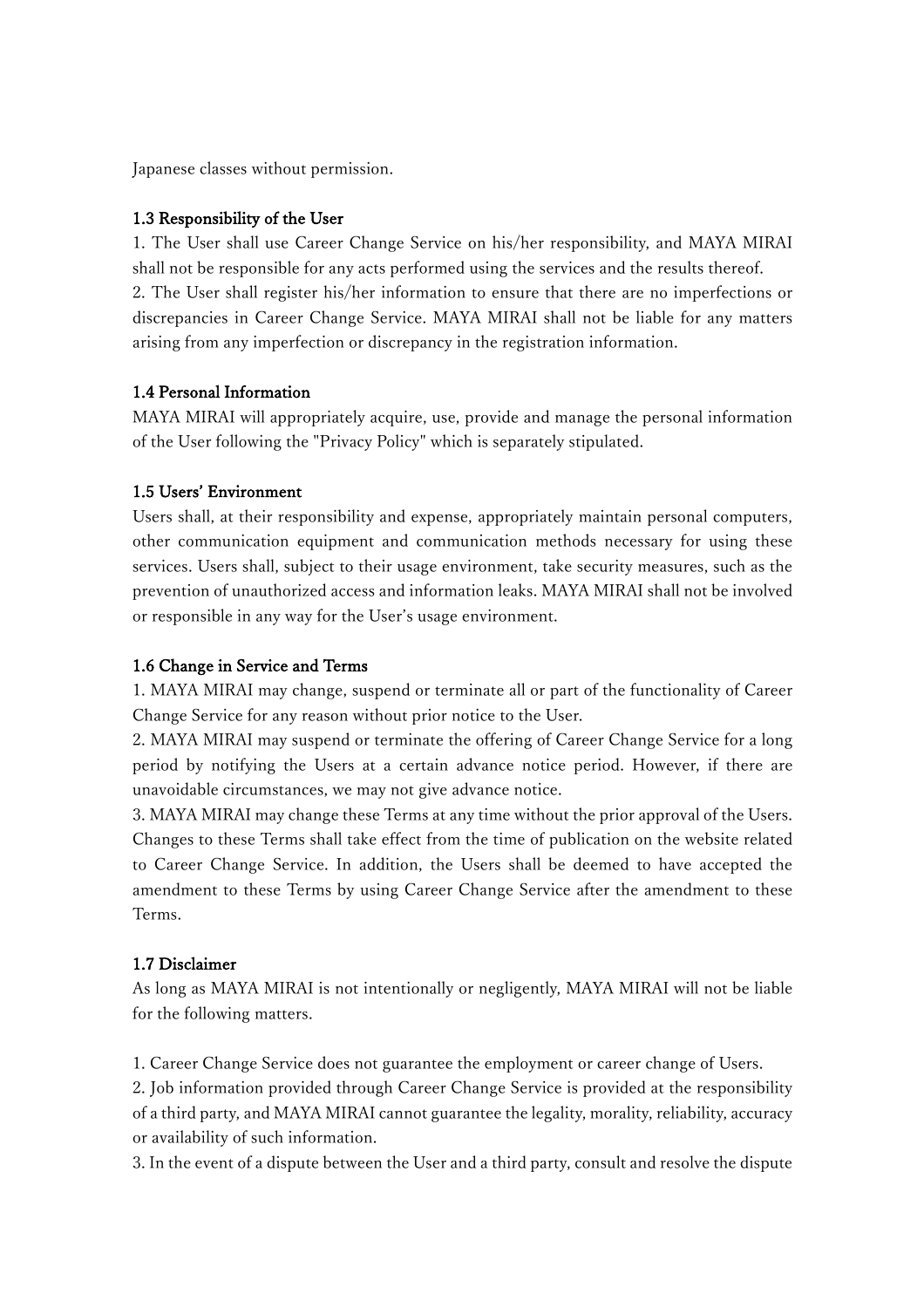with the third party at the User's own responsibility and expense.

4. Users shall sign employment contracts with a company of their responsibility.

5. If damage occurs due to natural disasters, network failures, viruses or other force majeure. 6. If the User uses Career Change Service and causes attributable to MAYA MIRAI cause damage to the User, MAYA MIRAI shall be liable only to the extent of the damage caused directly and practically.

# 1.8 Damages

In the event any User breaches these Terms and causes any damage to MAYA MIRAI or any third party, such User shall be liable to compensate MAYA MIRAI or any third party for any damages, direct or indirect.

# 1.9 Elimination of Anti-Social Forces

1. The User is not an organized crime group or its related organizations, or other antisocial organizations or groups.

2. The User does not use any Anti-Social Forces or does not act in the same manner.

3. No funds or facilities are provided to and no convenience is provided to any Anti-Social Forces.

4. The User does not defame, interfere with business, make unreasonable demands, or engage in similar acts by using Anti-Social Forces.

# 1.10 Governing Law and Jurisdiction

These Terms shall be governed by and construed following the laws of Japan. The Tokyo District Court or the Tokyo Summary Court shall have exclusive jurisdiction for the first instance over any disputes arising in connection with these Terms.

Enacted: October 8th, 2021

\*The contents of these Terms of Use are provided in English just for reference, with the Japanese version prevailing.

\*この利用規約に記載する内容につきましては、英語は参考表示であり、日本語が優先とな ります。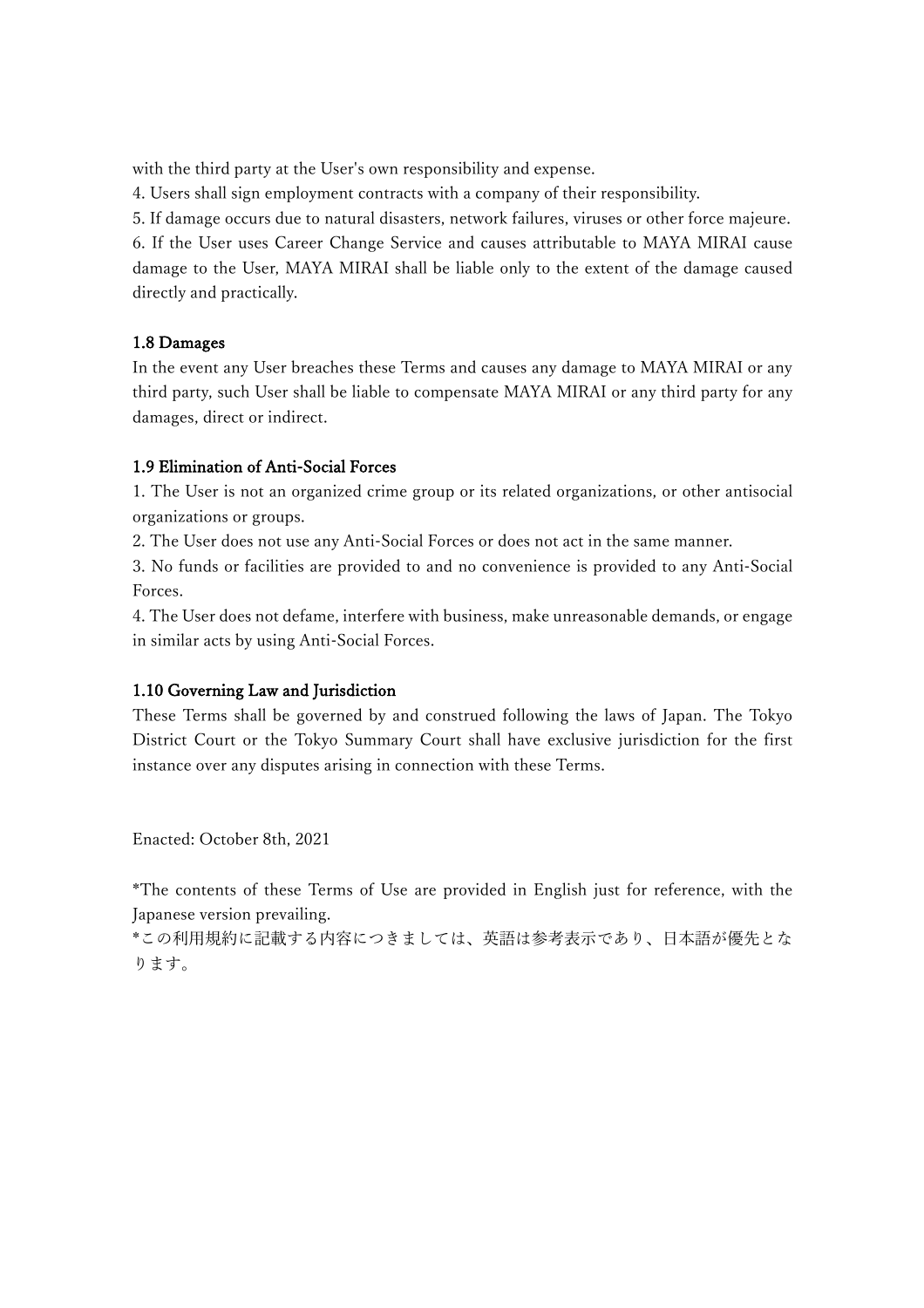# Privacy Policy

### Personal Information Protection Policy

MAYA MIRAI Co., Ltd. (hereinafter referred to as "the Company") is engaged in the business of career change service and provides Japanese language education for international people. To properly handle all personal information used for our business, the Company established this Personal Information Protection Policy as a code of conduct to be followed by all employees of the Company and will ensure that all employees comply with it.

1. The Company will acquire, use, and provide personal information in an appropriate manner that considers the content and scale of its business. This includes not handling personal information beyond the scope necessary to achieve the specified purpose of use and taking measures to ensure such limitation.

2. When entrusting the handling of personal information in whole or in part to a third party, the Company will exercise necessary and appropriate supervision over that party to ensure the safe management of the entrusted personal information.

3. The Company will not provide personal information to third parties unless it has the consent of the individual concerned or if such provision is required by law.

4. The Company will take measures to prevent and correct the leakage, loss, or damage of personal information.

5. The Company will strive to respond to complaints and consultations regarding the handling of personal information in an appropriate and prompt manner. The Company will accept requests for the disclosure, etc. (notification of purpose of use, disclosure, correction, addition or deletion, and suspension of use or provision) of personal information subject to disclosure and held by us. Please contact the "Personal Information Complaints and Consultation Desk" below for the procedures regarding disclosures.

6. The Company will continuously improve its personal information protection management system.

## Handling of Personal Information by the Company

The purpose of using personal information obtained by the Company

Personal information provided by the User or obtained by the Company in the course of the Service will be used for the following purposes.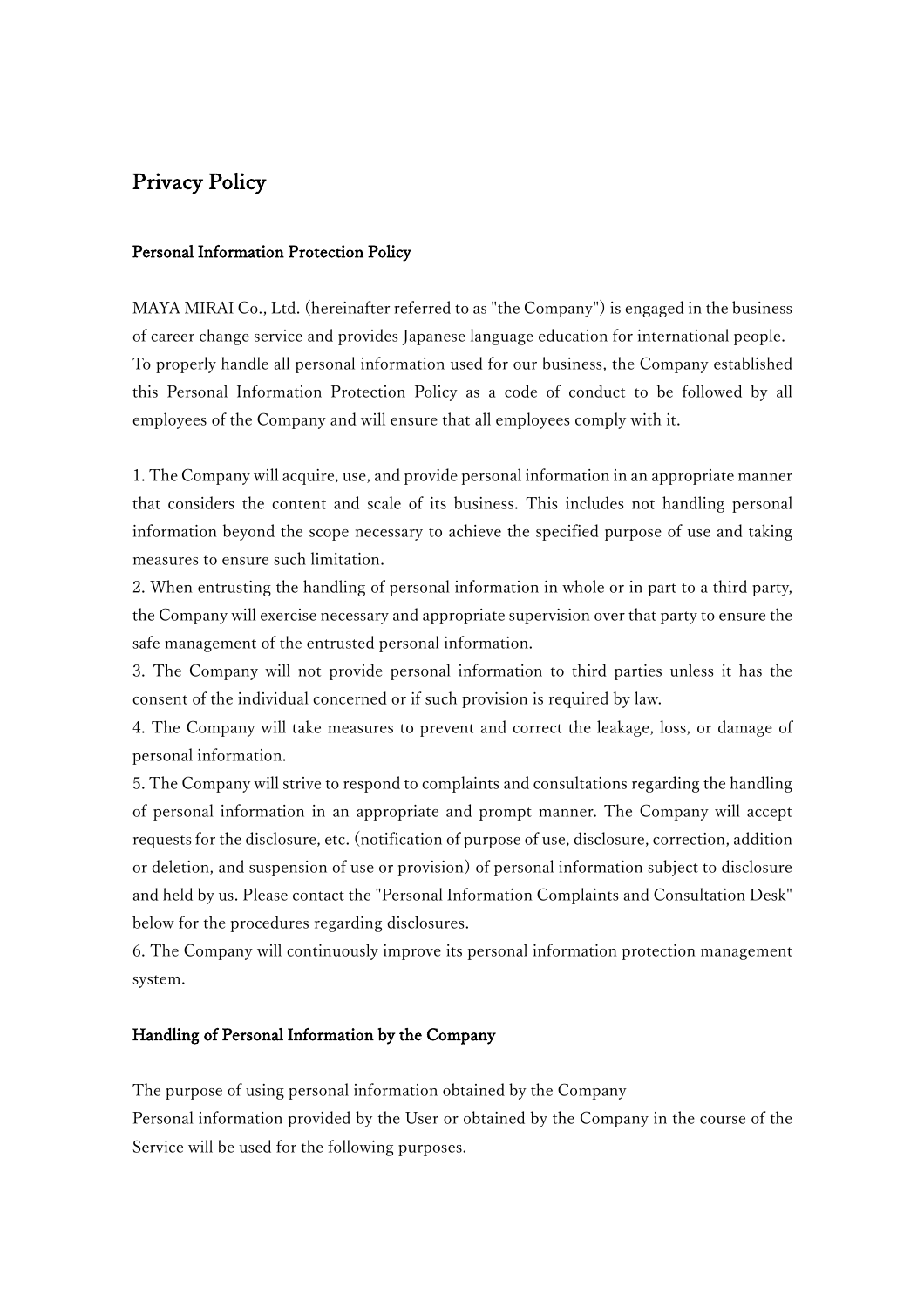i. To provide services related to the Company and referrals to recruiting companies.

ii. To operate and manage services of the Company and any relevant services pertaining to them (such as responding to inquiries).

iii. To analyze and evaluate information required to improve the services of the Company.

iv. To create and use statistical data in a format that does not identify individuals.

v. To engage in other businesses relating to job placement.

The purpose of using personal information when it is received

Personal information provided by clients in the course of business will be used for the following purposes.

i. To properly engage in recruitment operations entrusted by client companies.

Joint use of personal information

Personal information provided to recruiting companies related to the Company's services will be managed by each company for the purpose of communications during the selection process of recruitment activities after submissions are made. Please contact each company directly regarding the handling of personal information managed by that company. Employers and other recipients of personal information are prohibited from using personal information obtained through the use of the Company's services for any purpose other than those relating to recruitment activities.

Information pertaining to personal data in possession

(1) The purpose of using personal information in possession

i. Personal information registered on the application form

To provide Career Change Services and to engage in various other services provided by the Company in an appropriate manner.

ii. Personal information of individuals making inquiries

To respond to the inquiry made and to manage it appropriately.

(2) Provision to third parties

Registered personal information will not be provided to third parties without the consent of the individual providing that personal information (the subject of the information). Due to the nature of the service, the Company may provide personal information to recruiting companies and group companies. However, in the following cases, the registered information may be disclosed without the consent of the User such that it does not violate relevant laws. i. When disclosure is required by law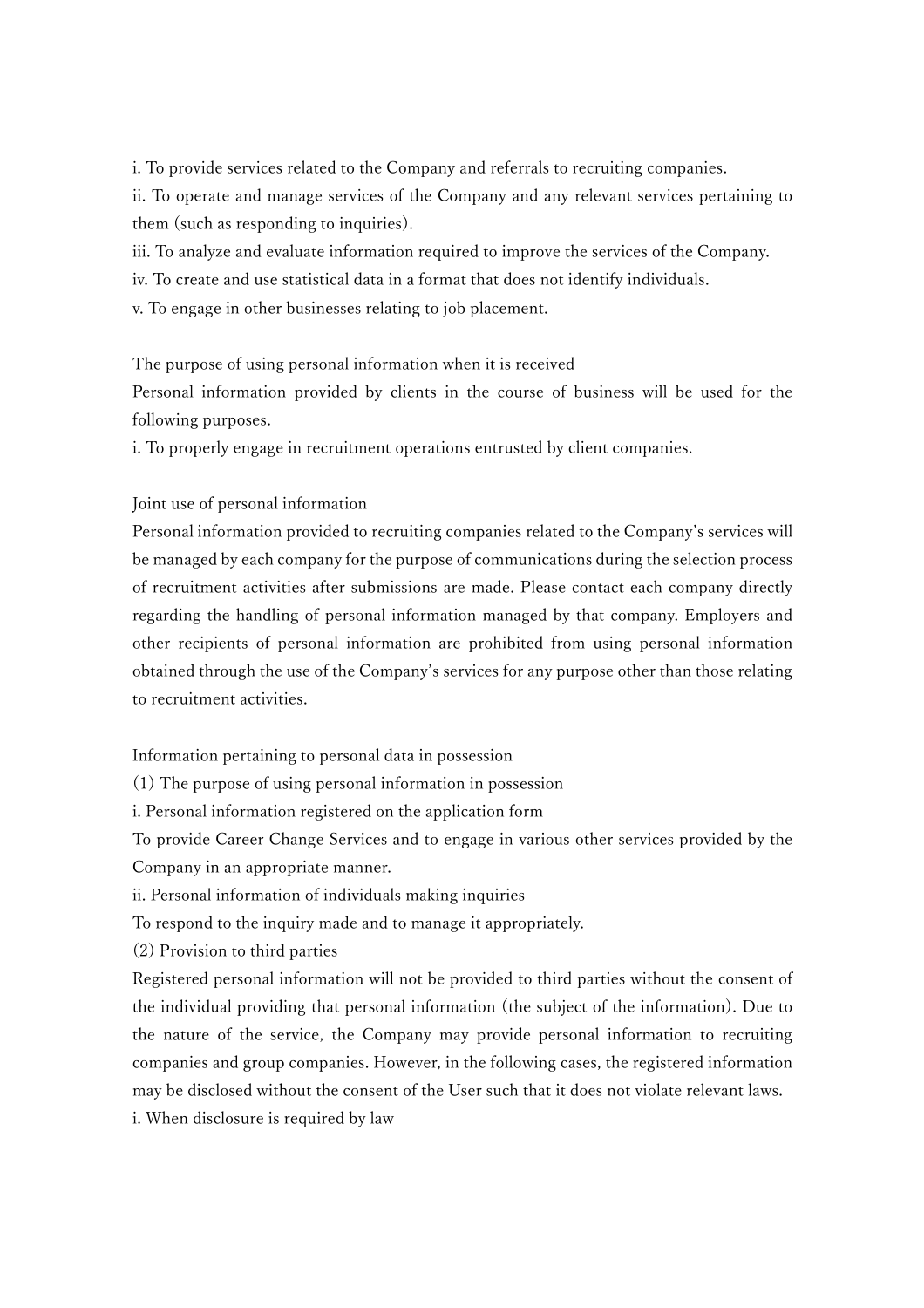ii. When it is necessary for the protection of the life, body, or property of an individual and it is difficult to obtain the consent of that individual.

iii. When it is particularly required to improve public health or promote the sound growth of minors and it is difficult to obtain the consent of that individual.

iv. When it is required to cooperate with a national agency, local government, or any person or organization entrusted by either of the foregoing in executing affairs prescribed by laws and regulations, and when obtaining the consent of the relevant individual may impede the execution of the concerned affairs.

(3) Supervision of contractors

The Company may outsource the handling of personal information in whole or in part. The Company will supervise the entrusted party appropriately to ensure the safe management of personal information entrusted to that party.

(4) Contact for requesting disclosures

Please contact the "Personal Information Complaints and Consultation Desk" in (7) below for the disclosure of all uses of "personal information subject to disclosure," procedures for "requesting a disclosure," and other "matters concerning personal information subject to disclosure." We will respond promptly.

(5) Voluntary matters

The provision of personal information to the Company is voluntary. Some of the Company's services may not be available if required fields are not filled out.

(6) Obtaining personal information via methods that do not easily identify the individual concerned

i. The Company may create numbers and statistical data, etc. using profile information in a method such that the individual seeking employment is not identified and use that data without any restriction (including, but not limited to, proposals to companies recruiting and market research).

ii. The Company may use technology such as Cookies and JavaScript to obtain behavioral history (URLs visited, contents, and reference order).

iii. The Company may use the information obtained in the preceding paragraph that does not identify the individual concerned without any restriction.

(7) Personal Information Complaints and Consultation Desk

- Shinjuku Sumitomo Building 44F, 2-6-1, Nishi-shinjuku, Shinjuku-ku, Tokyo 163-0244, Japan

- MAYA MIRAI Co., Ltd.

- Chief Privacy Officer

- email: info@mayamirai.jp